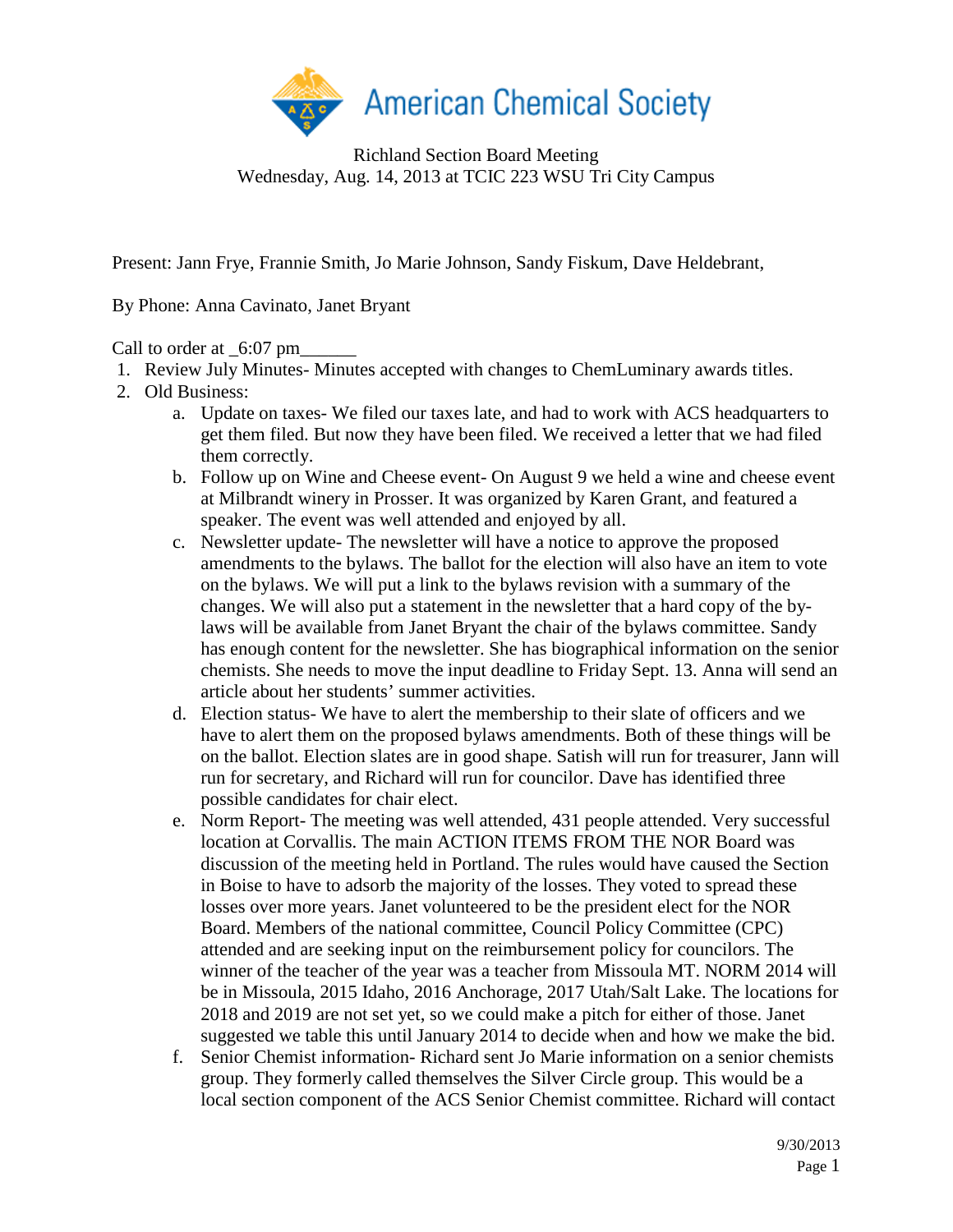

Richland Section Board Meeting

Wednesday, Aug. 14, 2013 at TCIC 223 WSU Tri City Campus members eligible from our Section to see if they want to be part of an ACS Senior Chemist group. This would be for chemists technically 50 years or older, though 60 years and older is more typical. We could put a note on this asking for a volunteer to help organize this in a future newsletter.

- g. Comments from bylaws from ACS- Janet conferred with Barbara Polanski, ACS Staff Liaison to the Committee on Constitution and Bylaws (C&B) about our proposed bylaws amendments. She said our draft was in good shape. C&B formally had some comments, which Janet sent to us in a red-line document. However, we need to decide two things: First- Janet recommends that we rewrite 6.4. to read that the audit be performed by Feb. 10 instead of April 30 as it is now. We voted to change it to Feb. 10. Second- We need to define our standing committees. C&B's issue was whether we have that many standing committees, since the chairs of all of these committees have to be part of the quorum of the executive committee. This would be 11 members the way it is written; with the quorum being 6. Janet moved that we move the bylaws committee to be an Other committee, to be convened every three years. Sandy proposed we do it every 4 years to coincide with the Presidential elections. We voted to accept to do this every 4 years, and we voted to accept the proposed standing committees and the movement of the bylaws committee to Other committee status.
- h. Award announcement- Three section members were elected as Fellows in the 2013 class. Anna Cavinato, Sam Bryan, and Dave Koppenaal were elected as Fellows. The nominations committee also put out another nomination. The Executive Committee approved the committee's nomination for Janet Bryant as 2013 Richland Section Chemist of the Year. Janet was rendered speechless!
- 3. New Business
	- a. National Meeting Fall 2013 in Indianapolis- There are three candidates for president elect for the society. These will be sent to members on a ballot. On the floor of the meeting there will be three elected committees' membersup for election. Richard will be acting on our Section's behalf to vote in these elections. An issue to be voted on is redistribution of the voting districts. The ACS also has a new edition of the employment guidelines available for distribution. Janet and Anna will produce the Section's poster for our two ChemLuminary awards where we are finalists. They need pictures for the posters.
	- b. Fall Planning
		- i. Industry tour- Jo Marie contacted Joe Morasch at Western Sintering. He is delighted to give ACS a tour. We can pick a day in September or October. We thought having it as a National Chemistry Week event on either Tuesday, Wednesday, or Thursday that week. We liked Thursday October 24 as our first choice if that works for him, with the event to start at 5:30. Jo confirmed that the date would be October 24 at 5:30 pm.
		- ii. National Chemistry week- Anna will be having a Girls in Science event on How to survive a zombie attack! In addition to that, our La Grande colleagues